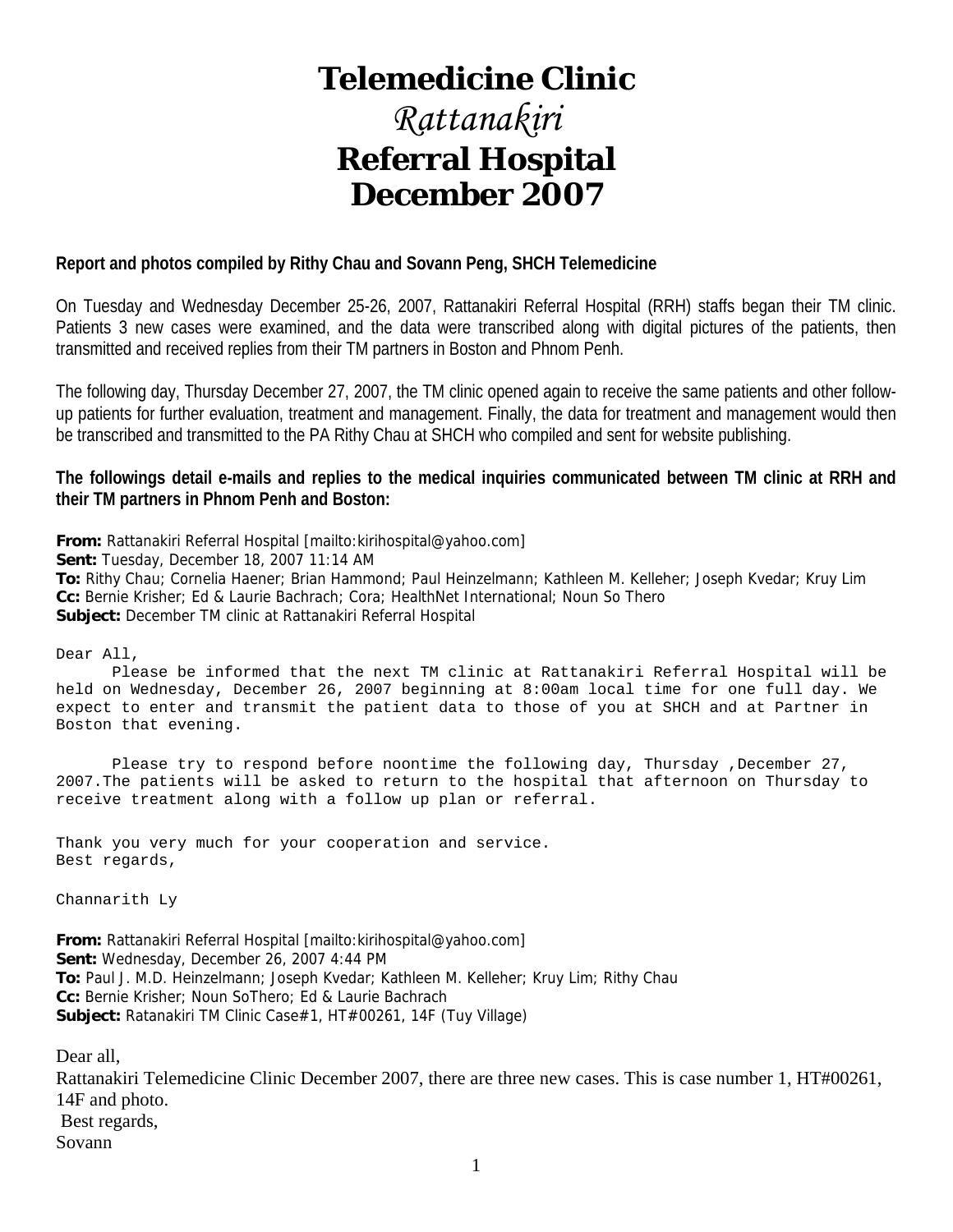### **Rattanakiri Provincial Hospital Telemedicine Clinic with Sihanouk Hospital Center of HOPE and Partners in Telemedicine**



#### **Patient: HT#00261, 14F (Tuy Village)**

**Chief Complaint:** Palpitation and dyspnea x 7y

few days later these symptoms have gone. These symptoms always attacked her a few times days for one time even she seek treatment or not. In this year, she presented with two times of **HPI:** 14F, 4 grade student, came along with her mother complaining of palpitation, dyspnea x 7 years. In 2000, she presented with symptoms of palpitation, tachycardia, dyspnea, bloating, and nausea, so she was brought to provincial hospital and treated with unknown medication. A a year without regular time/period or specific activity and it appeared only for haft hour to a few

symptoms, palpitation, tachycardia, dyspnea, bloating, nausea, choking, paresthesia and sleep attack, so she went to private clinic and treated her with some medication and advised her to see us. She denied of fever, headache, vertigo, sore throat, chest pain, diarrhea, constipation, edema, orthopnea, and trauma.

**PMH:** Pneumonia in 2000

**Family Hx:** None

**Social Hx:** 4 grade student, no smoking, no alcohol drinking, living in the field with her family

**Medication:** Multivitamin 1t po qd

**Allergies:** NKDA

**PE:** 

**ROS:** Menarche on June 2007, Last menstrual period 23 December 2007, no fever, no cough, no chest pain, no polyuria, no oliguria, no edema

| PC.                 |                   |       |       |         |                 |
|---------------------|-------------------|-------|-------|---------|-----------------|
| <b>Vital Signs:</b> | <b>BP: 104/60</b> | P: 76 | R: 20 | T: 37°C | <b>Wt: 45Kg</b> |

**General:** Look stable

**HEENT:** No oropharyngeal lesion, pink conjunctiva, no thyroid enlargement, no neck lymph node palpable, no JVD

**Chest:** CTA bilaterally, no rales, no rhonchi; H RRR, no murmur

**Abdomen:** Soft, no tender, no distension, (+) BS, no HSM, no surgical scar

**Extremity/Skin:** No edema, no rash, no lesion

**MS/Neuro:** MS+5/5, motor and sensory intact, DTRs +2/4, normal gait

**Lab/Studies done:** None

#### **Assessment:**

1. Panic disorder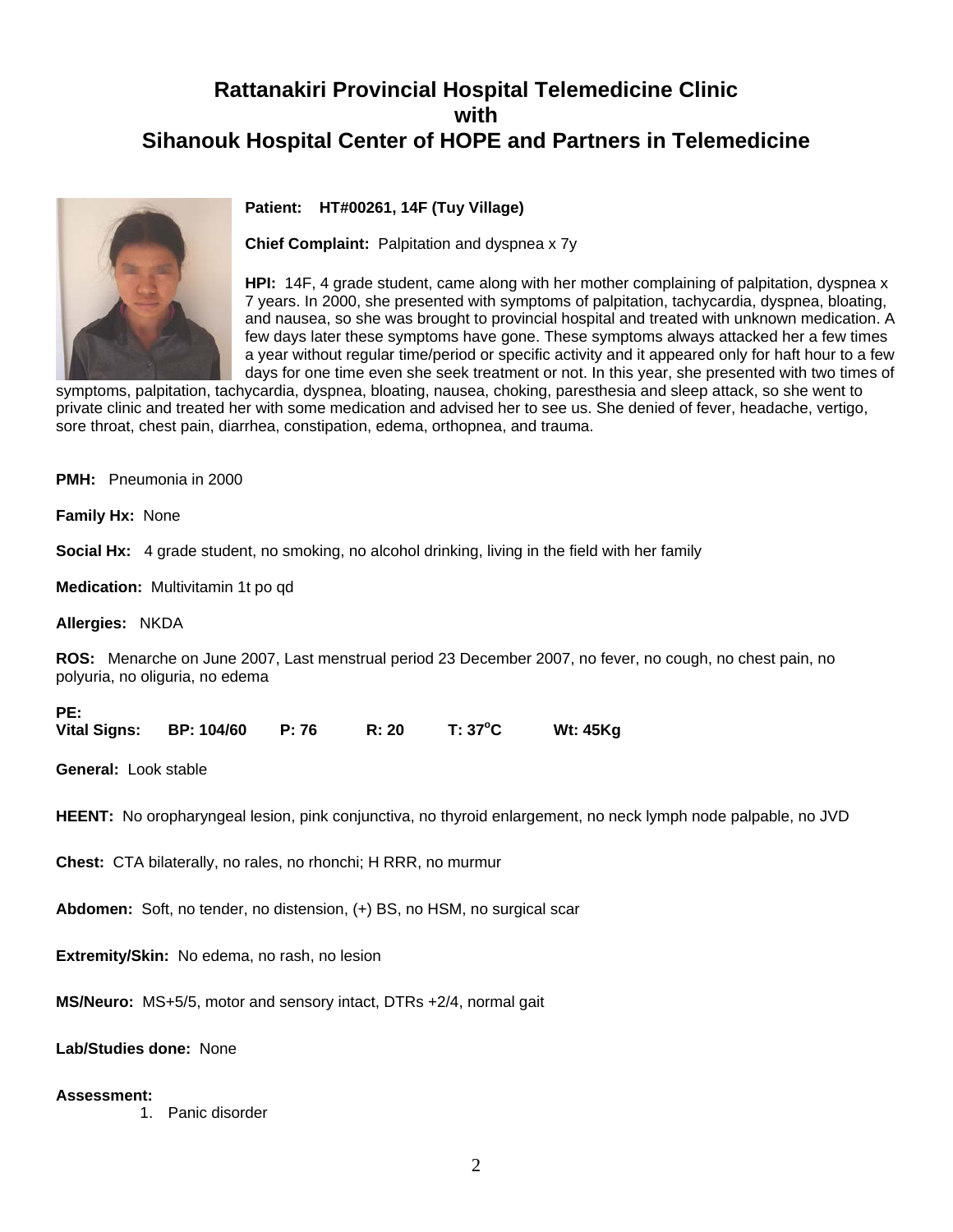#### **Plan:**

- 1. Valproate 500mg 1/6t po qd for one month
- 2. Propranolol 40mg 1/4t po qd prn
- 3. Draw blood for CBC, Lyte, BUN, Creat, Gluc, and LFT at SHCH

#### **Comments/Notes: Do you agree with my assessment and plan?**

#### **Examined by: Nurse Sovann Peng Date: December 26, 2007**

Please send all replies to [kirihospital@yahoo.com](mailto:kirihospital@yahoo.com) and cc: to [tmed\\_rithy@online.com.kh](mailto:tmed_rithy@bigpond.com.kh) . *The information transmitted in this e-mail is intended only for the person or entity to which it is addressed and may contain confidential and/or privileged material. Any review, retransmission, dissemination or other use of or taking of any action in reliance upon, this information by persons or entities other than the intended recipient is prohibited. If you received this e-mail in error, please contact the sender and delete material from any computer.*

**From:** Fiamma, Kathleen M. [mailto:KFIAMMA@PARTNERS.ORG] **Sent:** Thursday, December 27, 2007 3:04 AM **To:** Rattanakiri Referral Hospital; Rithy Chau **Subject:** FW: Ratanakiri TM Clinic Case#1, HT#00261, 14F (Tuy Village)

**From:** De Moor, Michael M.,M.D. **Sent:** Wednesday, December 26, 2007 2:42 PM **To:** Fiamma, Kathleen M. **Subject:** RE: Ratanakiri TM Clinic Case#1, HT#00261, 14F (Tuy Village)

#### Thank you for your referral.

This child needs at least an ECG and preferably also a Holter

Happy holidays .

Mike de Moor, MD

**From:** Rattanakiri Referral Hospital [mailto:kirihospital@yahoo.com] **Sent:** Wednesday, December 26, 2007 4:48 PM **To:** Paul J. M.D. Heinzelmann; Joseph Kvedar; Kathleen M. Kelleher; Kruy Lim; Rithy Chau **Cc:** Bernie Krisher; Noun SoThero; Ed & Laurie Bachrach **Subject:** Ratanakiri TM Clinic Case#2, CV#00262, 37M (Village VI)

Dear all,

This is case number 2, CV#00262, 37M and photos.

Best regards, Sovann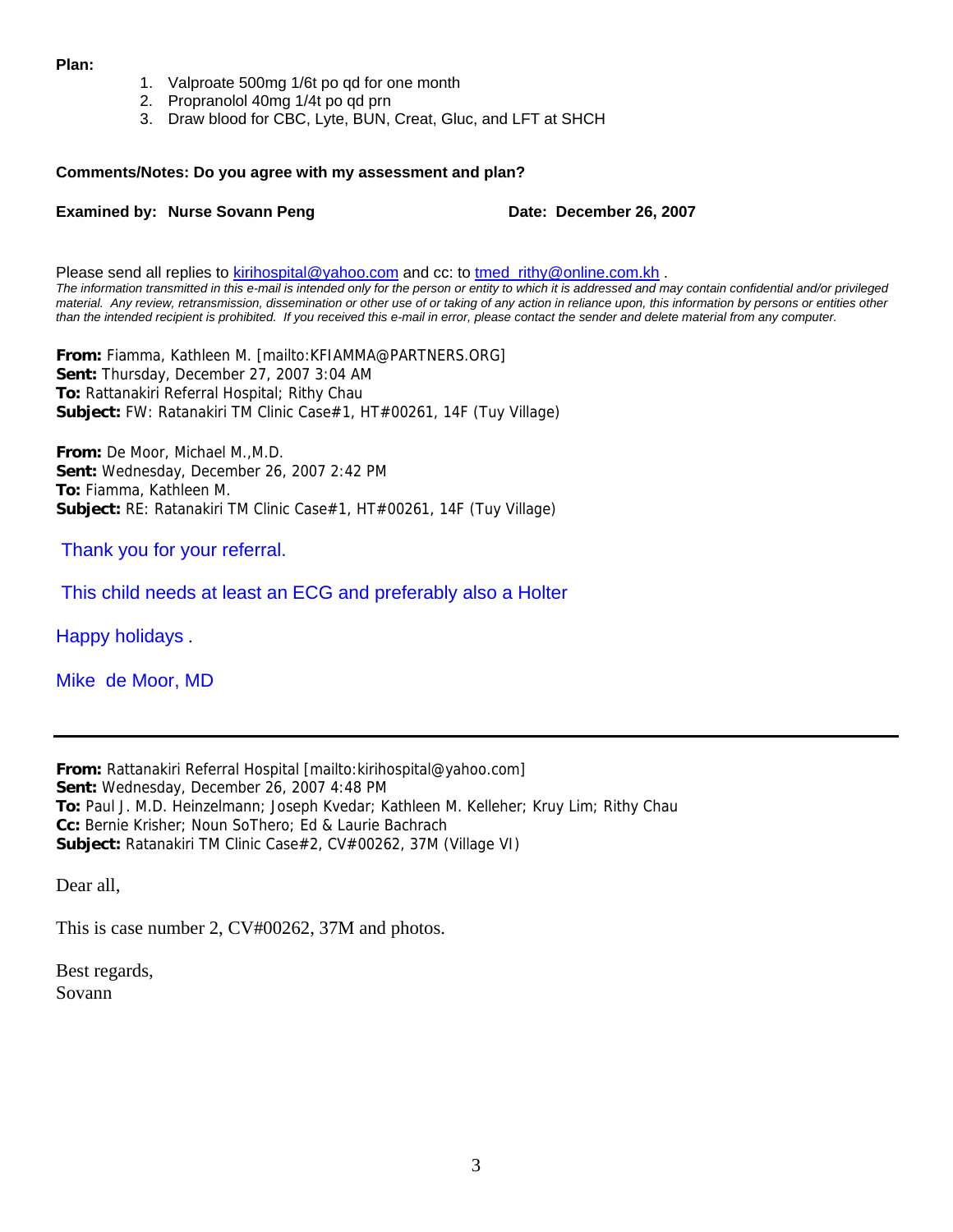### **Rattanakiri Provincial Hospital Telemedicine Clinic with Sihanouk Hospital Center of HOPE and Partners in Telemedicine**



#### **Patient: CV#00262, 37M (Village VI)**

**Chief Complaint:** Headache, dizziness, and extremity numbness on/off x 1y

**HPI:** 37M presented with headache, dizziness, extremity numbness, polyphagia, polydypsia, polyuria, and was examined at private clinic, diagnosed with DMII for 9 month and treated with Chlorpropramide 250mg 1t po. He took the medication for 6 months then he stopped taking it. And now he presented with symptoms of cough, runny nose with clear discharge, headache, dizziness so he came to see us. He denied of fever, sore throat.

| <b>PMH:</b> Surgical excision of left thigh lipoma                                                       | <b>CONTRACTOR</b><br><b>97:13:34</b>             |
|----------------------------------------------------------------------------------------------------------|--------------------------------------------------|
| Family Hx: None                                                                                          | ID:                                              |
| <b>Social Hx:</b> No smoking, no alcohol drinking                                                        | $\frac{1}{2}$                                    |
| Medication: Chlorpropramide 250mg 1t po qd                                                               |                                                  |
| Allergies: NKDA                                                                                          | 段推進                                              |
| <b>ROS:</b><br>Unremarkable                                                                              | <b>MEASURE B</b><br>AREA-E AREA-T VOLUME<br>DIST |
| PE:<br>$T: 37^{\circ}C$<br>P: 64<br>R: 20<br><b>Vital Signs:</b><br><b>BP: 110/60</b><br><b>Wt: 70Kg</b> |                                                  |

**General:** Look stable

**HEENT:** No oropharyngeal lesion, pink conjunctiva, no icterus, TM clear bilaterally, nasal terbinates swollen and red with whites clear discharge, no lymphadenopathy, no JVD

**Chest:** CTA bilaterally, no rales, no rhonchi; H RRR, no murmur

**Abdomen:** Soft, no distension, (+) BS, no HSM, abdominal mass on LLQ, 5 – 6 palpable masses ranging 1cm to 2cm, smooth, mobile, slightly tender, fluctuant

**Musculoskeletal:** Well healed surgical scars on left posterior thigh

**MS/Neuro:** MS +5/5, motor and sensory intact, DTRs +2/4, normal gait, good pulses

**Lab/Studies done:** RBS: 290mg/dl, Normal U/A; Abd mass U/S attached

#### **Assessment:**

- 1. DMII
- 2. Allergic Rhinitis
- 3. LLQ lipoma

**Plan:**

- 1. Metformin 500mg 1t qhs for one month
- 2. Captopril 25mg 1/4t po qd for one month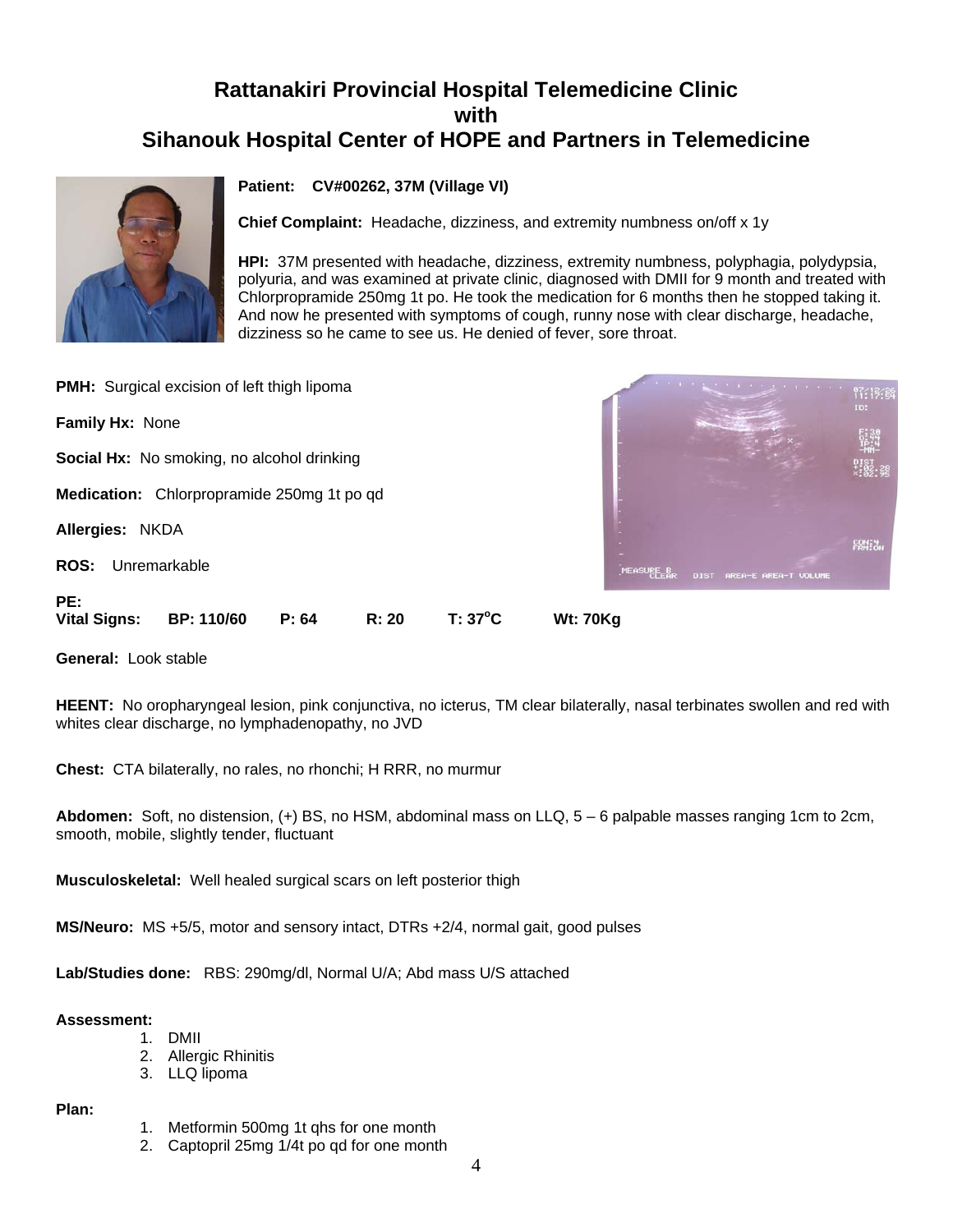- 3. ASA 500mg 1/4t po chew qd for one month
- 4. Allergra 180mg 1t po qd prn
- 5. Do FNA of abd mass to take to SHCH
- 6. Diabetic education, foot care and do regular exercise
- 7. Draw blood for CBC, lyte, BUN, Creat, Gluc, TG, cholesterol, and HbA1C at SHCH

#### **Comments/Notes: Do you agree with my assessment and plan?**

#### **Examined by: Dr. Sreng Leng/PA Rithy Chau <b>Date: December 26, 2007**

Please send all replies to [kirihospital@yahoo.com](mailto:kirihospital@yahoo.com) and cc: to tmed rithy@online.com.kh . *The information transmitted in this e-mail is intended only for the person or entity to which it is addressed and may contain confidential and/or privileged material. Any review, retransmission, dissemination or other use of or taking of any action in reliance upon, this information by persons or entities other than the intended recipient is prohibited. If you received this e-mail in error, please contact the sender and delete material from any computer.*

**From:** Fiamma, Kathleen M. [mailto:KFIAMMA@PARTNERS.ORG] **Sent:** Friday, December 28, 2007 5:09 AM **To:** Rattanakiri Referral Hospital; Rithy Chau **Subject:** FW: Ratanakiri TM Clinic Case#2, CV#00262, 37M (Village VI)

**From:** Tan, Heng Soon,M.D. **Sent:** Wednesday, December 26, 2007 3:32 PM **To:** Fiamma, Kathleen M. **Subject:** RE: Ratanakiri TM Clinic Case#2, CV#00262, 37M (Village VI)

I can't tell from the description or the abdominal ultrasound whether the abdominal masses are in the skin, subcutaenous tissues or within the peritoneal cavity. Multiple mases could be inguinal lymph nodes if they are indeed in the inguinal area. It's unlikely to have a collection of epidermoid cysts or lipomata clustered together as described. Palpable intraabdominal masses could be palpable stools in a constipated colon. This is a case where direct examination of the masses would be most helpful even when the description is more precise.

Additional history of the coryza would be helpful. If acute, could this be a viral URI? Allergic rhinitis could be seasonal [though there are no seasons in Cambodia] or perennial triggered by dust. Sneezing and chronic coryza to dust exposure would support this. If chronic, vasomotor rhinitis triggered by temperature and humidity changes could be considered. In any case, nasal steroid spray would help both perennial allergic or chronic vasomotor rhinitis. Allegra could be helpful for allergic type, but nasal saline spray 2 squirts bid would be better for vasomotor type disorder.

Diabetic education and regular use of metformin and or chlorpropamide are critical elements of diabetic care. I doubt metformin would be strong enough to control the diabetes. RBS of 290 mg/dl would likely require both types of medications together.

Good luck. Heng Soon Tan, MD

**From:** Rattanakiri Referral Hospital [mailto:kirihospital@yahoo.com] **Sent:** Wednesday, December 26, 2007 4:56 PM **To:** Paul J. M.D. Heinzelmann; Joseph Kvedar; Kathleen M. Kelleher; Kruy Lim; Rithy Chau; Cornelia Haener **Cc:** Bernie Krisher; Noun SoThero; Ed & Laurie Bachrach **Subject:** Ratanakiri TM Clinic Case#3, CV#00263, 19F (Lom Phatt)

Dear all,

This is the last case for Ratanakiri TM Clinic December 2007, case number 2, CV#00263, 19F and photos. Please reply to the cases before Thursday afternoon. Thank you very much for your cooperation and support in this project.

Best regards, Sovann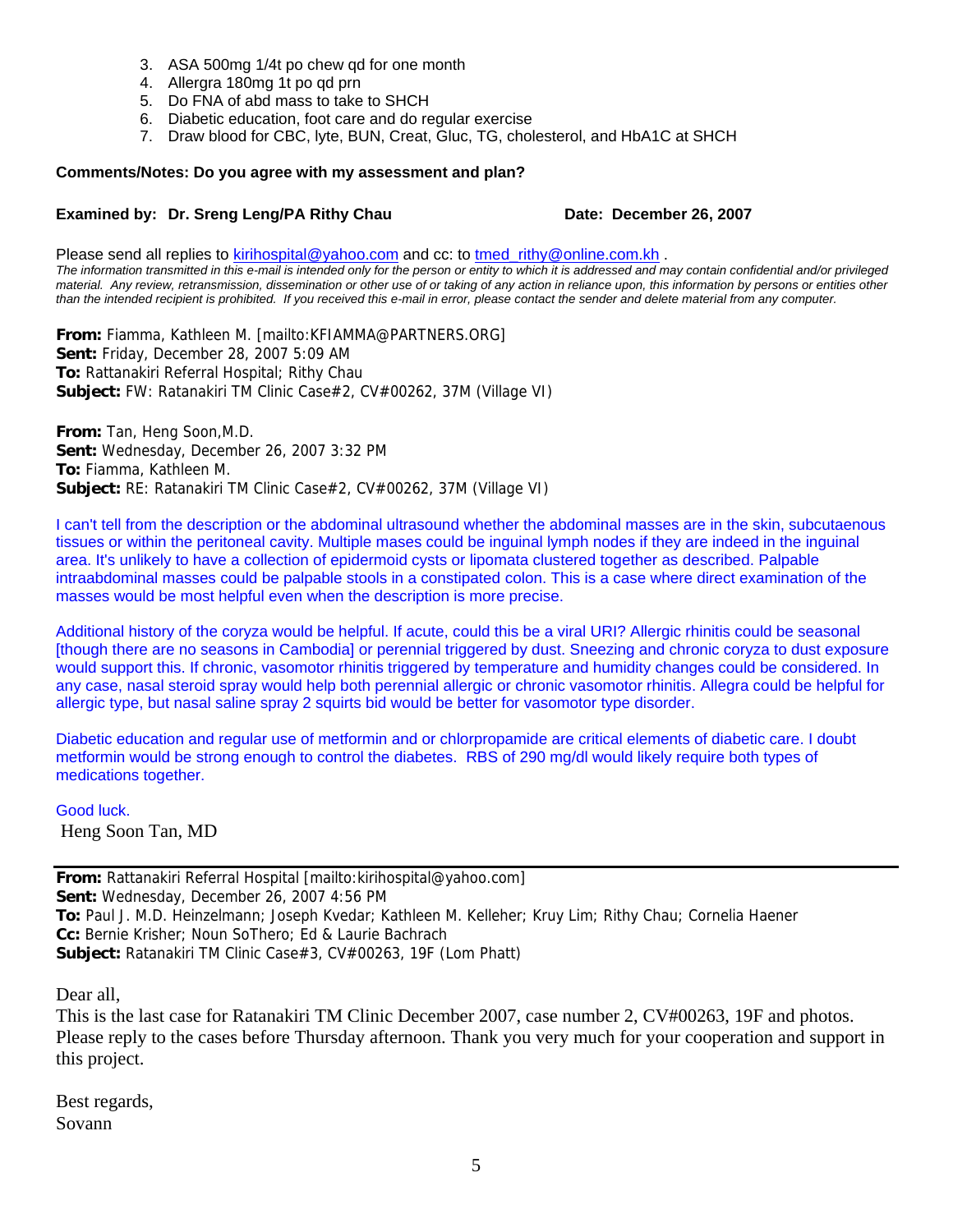### **Rattanakiri Provincial Hospital Telemedicine Clinic with Sihanouk Hospital Center of HOPE and Partners in Telemedicine**



**Patient: HS#00263, 19F (Lom phatt)**

**Chief Complaint:** Right breast mass x 5 months

**HPI:** 19F came to us complaining of right breast mass for 5 months. She presented with a small mass about thump size and developed bigger to about 4 x 7cm during these five months. She came to the provincial hospital because of this mass and treated her with Multivitamin and antibiotic (Amoxillin). She denied of pain, swelling, echymosis, weight loss, fever.

**PMH:** No past surgery, no injury

**Family Hx:** Unremarkable

**Social Hx:** no smoking, no alcohol drinking, 1y old baby

**Medication:** Amoxillin, and Multivitamin

**Allergies:** NKDA

**ROS:** No period yet due to breast feeding, no vaginal discharge, no bleeding

| PE: |                               |       |         |                 |
|-----|-------------------------------|-------|---------|-----------------|
|     | Vital Signs: BP: 120/80 P: 80 | R: 20 | T: 37°C | <b>Wt: 47Kg</b> |

**General:** Look stable

**HEENT:** No oropharyngeal lesion, pink conjunctiva, no thyroid enlargement, no neck and axillary lymph node palpable

**Chest:** CTA bilaterally, no crackle, no ronchi, HRRR, no murmur

**Breast:** on right breast, mass soft, smooth, regular border, mobile, no nipple retraction, no swelling, no tender, no echymosis, no pus

**Abdomen:** Soft, no tender, no distension, (+) BS, no HSM, no surgical scar

**Musculoskeletal:** unremarkable

**MS/Neuro:** Unremarkable

**Lab/Studies done:** (On December 26, 2007)

Right breast mass Ultrasound attached

#### **Assessment:**

1. Right breast Fibroma?



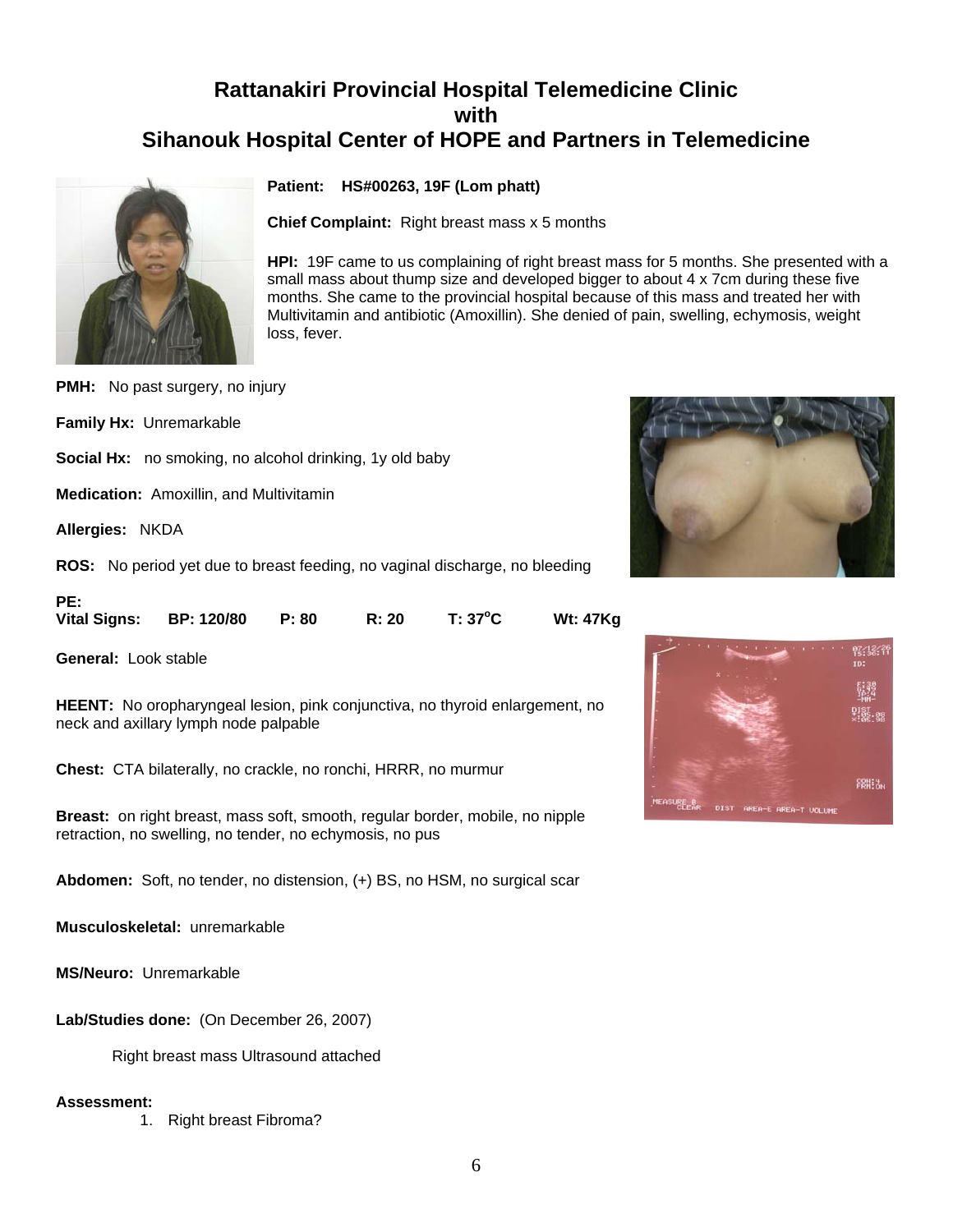**Plan:**

1. Do FNA for cytology at SHCH

#### **Comments/Notes: Do you agree with my assessment and plan?**

**Examined by: Dr. Sreng Leng Date: December 26, 2007** 

Please send all replies to [kirihospital@yahoo.com](mailto:kirihospital@yahoo.com) and cc: to [tmed\\_rithy@online.com.kh](mailto:tmed_rithy@bigpond.com.kh) . *The information transmitted in this e-mail is intended only for the person or entity to which it is addressed and may contain confidential and/or privileged material. Any review, retransmission, dissemination or other use of or taking of any action in reliance upon, this information by persons or entities other than the intended recipient is prohibited. If you received this e-mail in error, please contact the sender and delete material from any computer.*

**From:** Cusick, Paul S.,M.D. [mailto:PCUSICK@PARTNERS.ORG] **Sent:** Friday, December 28, 2007 12:07 AM **To:** Fiamma, Kathleen M.; kirihospital@yahoo.com **Cc:** tmed\_rithy@online.com.kh **Subject:** RE: Ratanakiri TM Clinic Case#3, CV#00263, 19F (Lom Phatt)

kathy, this is not my speciality.

she needs a breast surgical evaluation w/ FNA or open excision.

**From:** Fiamma, Kathleen M. [mailto:KFIAMMA@PARTNERS.ORG] **Sent:** Friday, December 28, 2007 5:08 AM **To:** Rattanakiri Referral Hospital **Cc:** Rithy Chau **Subject:** FW: Ratanakiri TM Clinic Case#3, CV#00263, 19F (Lom Phatt)

-----Original Message----- **From:** Hughes, Kevin S.,M.D. **Sent:** Thursday, December 27, 2007 2:05 PM **To:** Cusick, Paul S.,M.D. **Subject:** RE: Ratanakiri TM Clinic Case#3, CV#00263, 19F (Lom Phatt)

If this is indeed 5 x 7 cm and has caused obvious enlargement of the right breast, I would be more concerned. (Alternatively, her right breast might be naturally bigger and this is actually 5 by 7 mm, in which case I'd be less worried)

So assuming 5 by 7 cm, I'd say do FNA ASAP and stop breast feeding. If mass does not markedly decrease or disappear, then remove mass about 1 month after breast feeding stops. (Best not to do open biopsy during breast feeding as risk of infection and of milk fistula is very high. Do that if urgent, but better to try to wait)

They may find that the mass goes away with breast feeding cessation.

Kevin Hughes, M D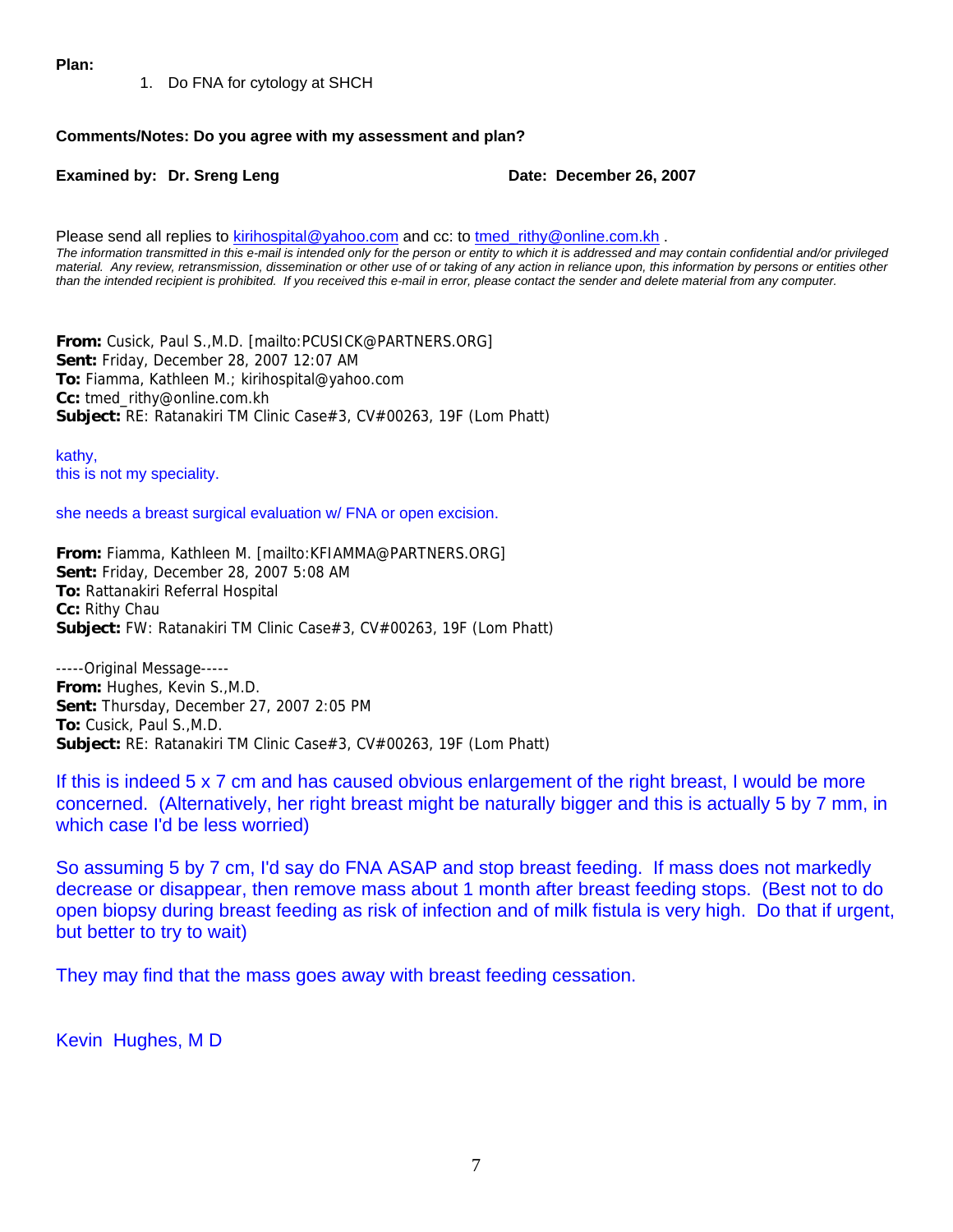# **Thursday, December 27, 2007**

# **Follow-up Report for Rattanakiri TM Clinic**

There were 3 new patients seen during this month TM clinic at Rattanakiri Referral Hospital (RRH). The data of 3 cases was transmitted and received replies from both Phnom Penh and Boston, other 16 patients came for follow up and refill medication. Per advice sent by Partners in Boston and Phnom Penh Sihanouk Hospital Center of HOPE as well as advices from PA Rithy on site, the following patients were managed and treated per local staff:

[Please note that in general the practice of dispensing medications at RRH for all patients is usually limited to a maximum of 7 days treatment with expectation of patients to return for another week of supplies if needed be. This practice allows clinicians to monitor patient compliance to taking medications and to follow up on drug side effects, changing of medications, new arising symptoms especially in patients who live away from the town of Banlung and/or illiterate. Nearly all medications and some lab tests not available/done at RRH are provided by SHCH to TM patients at no cost]

## **Treatment Plan for Rattanakiri TM December 2007**

#### **1. HT#00261, 14F (Tuy Village)**

#### **Diagnosis:**

1. Panic disorder

#### **Treatment:**

- 1. Haloperidol 10mg 1/2t po qid for one month
- 2. Propranolol 40mg 1/4t po bid prn for one month
- 3. Draw blood for CBC, Lyte, BUN, Creat, Gluc, LFT, and TSH at SHCH

 **Lab result on December 27, 2007** 

| <b>WBC</b>  | $= 6.0$ | $[4 - 11 \times 10^9/\text{L}]$  | Na          | $=140$  | $[135 - 145]$               |
|-------------|---------|----------------------------------|-------------|---------|-----------------------------|
| RBC         | $=4.0$  | $[3.9 - 5.5 \times 10^{12} / L]$ | K           | $=3.7$  | $[3.5 - 5.0]$               |
| Hb          | $=12.1$ | $[12.0 - 15.0g/dL]$              | CI          | $=107$  | $[95 - 110]$                |
| Ht          | $= 36$  | $[35 - 47\%]$                    | <b>BUN</b>  | $=1.0$  | $[0.8 - 3.9]$               |
| <b>MCV</b>  | $= 90$  | $[80 - 100f]$                    | Creat       | $=50$   | $[44 - 80]$                 |
| <b>MCH</b>  | $=30$   | $[25 - 35pg]$                    | Gluc        | $=4.9$  | $[4.2 - 6.4]$               |
| $MHCH = 34$ |         | $[30 - 37\%]$                    | $SGOT = 21$ |         | $\left[ \text{<}31 \right]$ |
| Plt         | $=178$  | $[150 - 450x10^9/L]$             | <b>SGPT</b> | $=19$   | $[<32]$                     |
| Lym         | $=2.1$  | $[1.0 - 4.0x10^9/L]$             | TSH         | $=2.24$ | $[0.49 - 4.67]$             |
| Mxd         | $= 1.6$ | $[0.1 - 1.0x10^9/L]$             |             |         |                             |
| <b>Neut</b> | $=2.3$  | $[1.8 - 7.5x109/L]$              |             |         |                             |
|             |         |                                  |             |         |                             |

#### **SHCH Recommendation: continue medication as treatment plan and follow up next month**

#### **2. CV#00262, 37M (Village VI)**

#### **Diagnosis:**

- 1. DMII
- 2. Allergic Rhinitis
- 3. LLQ lipoma

#### **Treatment:**

- 1. Metformin 500mg 1t qhs for one month (buy)
- 2. Captopril 25mg 1/4t po qd for one month (buy)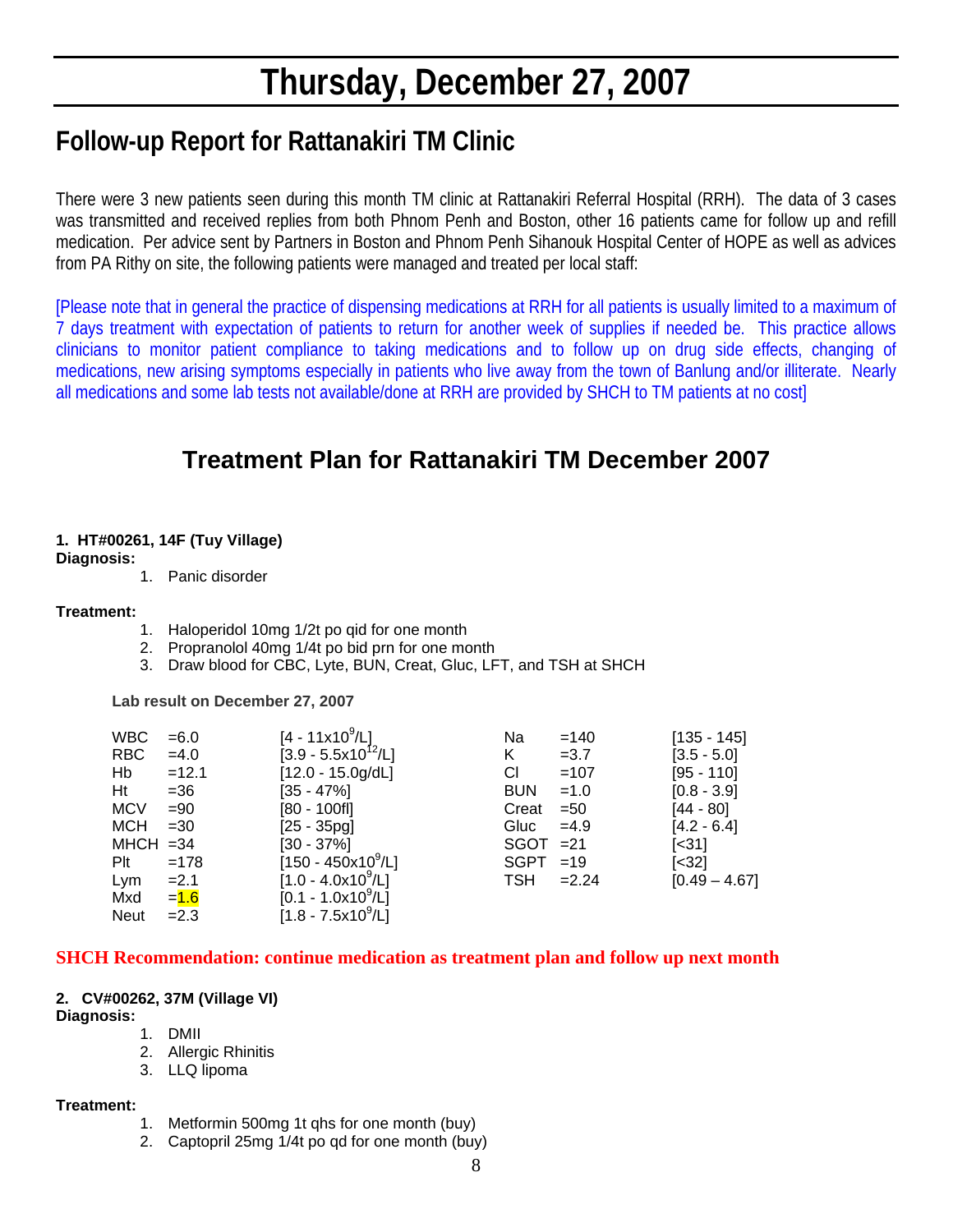- 3. ASA 500mg 1/4t po chew qd for one month (buy)
- 4. Allergra 180mg 1t po qd prn (#30)
- 5. Diabetic education, foot care and do regular exercise
- 6. Draw blood for CBC, lyte, BUN, Creat, Gluc, TG, cholesterol, and HbA1C at SHCH

#### **Lab result on December 27, 2007**

| <b>WBC</b>  | $=7.5$  | $[4 - 11 \times 10^9/L]$     | Na             | $=140$  | $[135 - 145]$         |
|-------------|---------|------------------------------|----------------|---------|-----------------------|
| <b>RBC</b>  | $=4.6$  | $[4.6 - 6.0x10^{12}/L]$      | Κ              | $=4.0$  | $[3.5 - 5.0]$         |
| Hb          | $=14.5$ | $[14.0 - 16.0g/dL]$          | СI             | $=105$  | [95 - 110]            |
| Ht          | $=42$   | $[42 - 52%]$                 | <b>BUN</b>     | $=1.8$  | $[0.8 - 3.9]$         |
| <b>MCV</b>  | $= 91$  | $[80 - 100$ fl]              | Creat          | $= 97$  | $[53 - 97]$           |
| <b>MCH</b>  | $=32$   | $[25 - 35pg]$                | Gluc           | $= 9.9$ | $[4.2 - 6.4]$         |
| $MHCH = 35$ |         | $[30 - 37\%]$                | $T.$ Chol =4.2 |         | $\left[ <5.7 \right]$ |
| Plt         | $= 267$ | $[150 - 450 \times 10^9$ /L] | TG             | $= 5.6$ | $[-1.71]$             |
| Lym         | $=2.3$  | $[1.0 - 4.0x109/L]$          | HbA1C $= 8.0$  |         | $[4 - 6]$             |
| Mxd         | $= 1.8$ | $[0.1 - 1.0x10^9/L]$         |                |         |                       |
| <b>Neut</b> | $=3.4$  | $[1.8 - 7.5x10^9/L]$         |                |         |                       |

#### **SHCH Recommendation: Continue medication as treatment plan and follow up next month**

#### **3. HS#00263, 19F (Lom phate)**

#### **Diagnosis:**

1. Right mammary duct obstruction

#### **Treatment:**

- 1. Cloxacillin 500mg 1t po q6h for 15d
- 2. Ibuprofen 400mg 1t po tid for 15d

#### **FNA on December 27, 2007**

The breast milk is withdrawn by FNA and Gram stain no microorganism is seen

#### **SHCH Recommendation: Follow up next month**

### **Patient who came for follow up and refill medication**

#### **1. NS#00006, 18F (Village I)**

**Diagnosis:** 

1. Euthyroid goiter

#### **Treatment:**

- 1. Carbimazole 5mg 1t po qd
- 2. Propranolol 40mg ¼t po bid

#### **SHCH Recommendation: Follow up next month and draw blood for Free T4**

#### **2. PN#00052, 53F (Ban Fang Village)**

**Diagnosis:** 

1. Euthyroid Goiter

#### **Treatment:**

1. Draw blood for Free T4 at SHCH

#### **Lab result on 03 January 2008**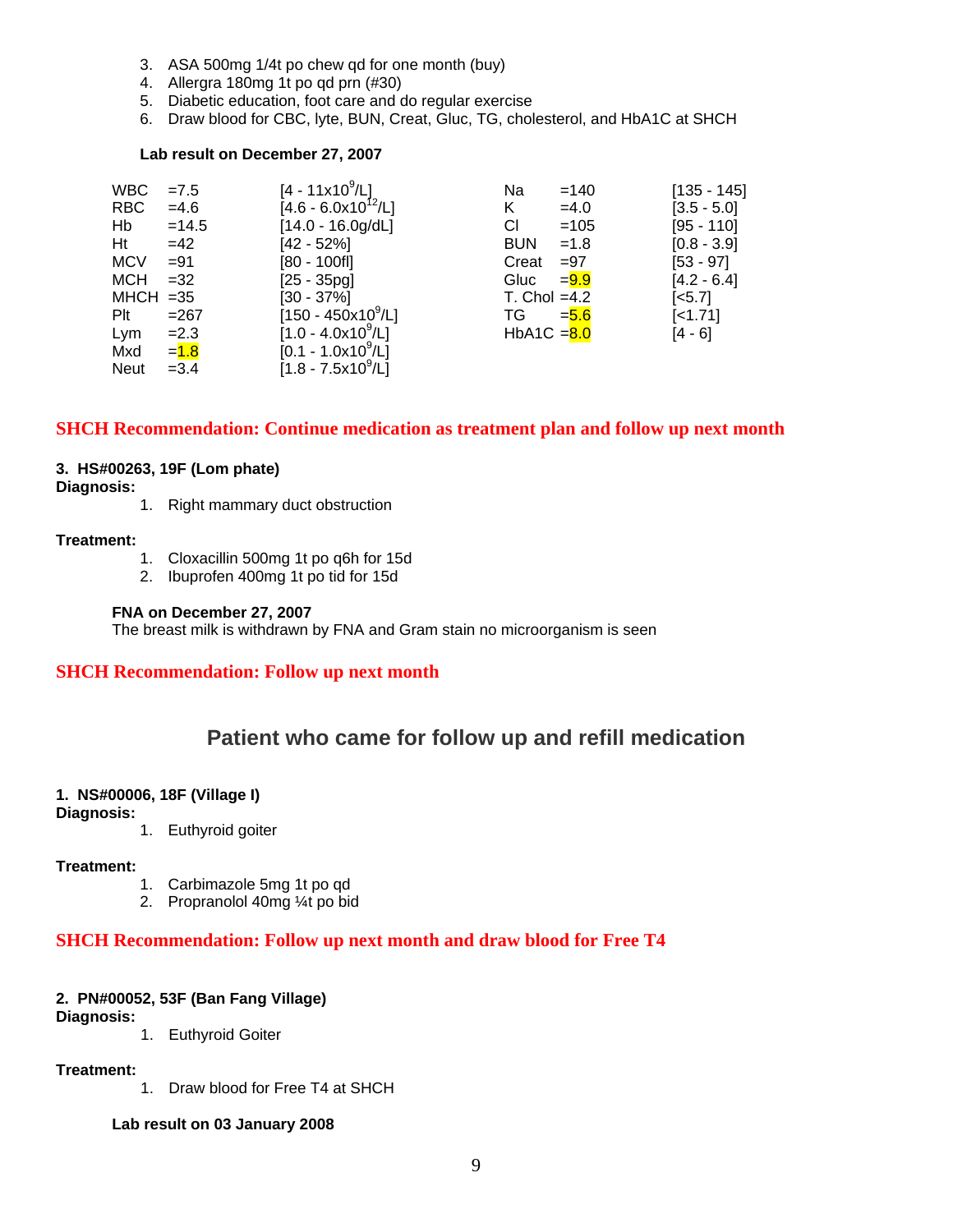Free  $T4 = 14.4$  [9.2 – 23.9]

#### **SHCH Recommendation: Draw blood for Free T4 in two months**

#### **3. UP#00093, 52F (Village III)**

**Diagnosis:** 

1. Hyperthyroidism

#### **Treatment:**

- 1. Carbimazole 5mg 1t po qd
- 2. Propranolol 40mg 1/4t po bid

#### **SHCH Recommendation: Follow up next month and draw blood for Free T4**

#### **4. LH#00116, 59F (Village IV)**

**Diagnosis:** 

- 1. Euthyroid
- 2. Cardiomegaly
- 3. DMII

#### **Diagnosis:**

- 1. Metformin 500mg 1t po qhs for one month (buy)
- 2. Draw blood for Gluc, HbA1C and Free T4 at SHCH

#### **Lab result on December 27, 2007**

| Gluc = <mark>8.6</mark>  | $[4.2 - 4.6]$  |
|--------------------------|----------------|
| HbA1C = <mark>8.2</mark> | $[4 - 6]$      |
| Free T4=15.7             | $[9.2 - 23.9]$ |

#### **SHCH Recommendation: Draw blood for Gluc, HbA1C in three months**

#### **5. PO#00148, 67F (Village III)**

**Diagnosis:** 

- 1. HTN
- 2. DMII with PNP

#### **Treatment:**

- 1. Captopril 25mg ¼t po bid
- 2. Metformin 500mg 1t po qhs
- 3. Glibenclamide 5mg 1t po bid
- 4. ASA 300mg ¼t po qd
- 5. Amitriptylin 25mg ½t po qhs

#### **SHCH Recommendation: Draw blood for Gluc, HbA1C in two months**

#### **6. PS#00149, 26F (Village I)**

#### **Diagnosis:**

1. Euthyroid Goiter

#### **Treatment:**

1. Carbimazole 5mg 1t po qd

#### **SHCH Recommendation: Follow up next month and draw blood for Free T4**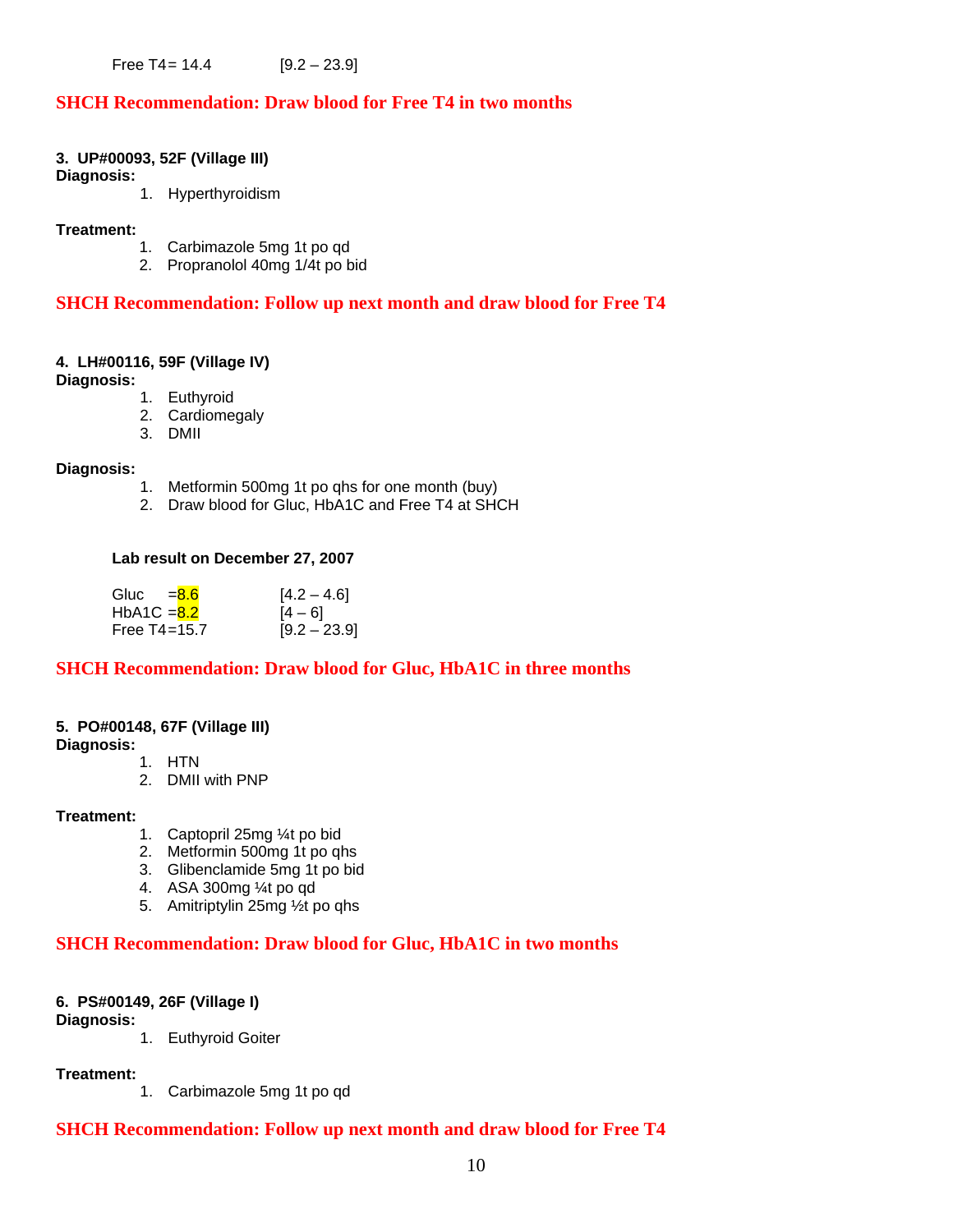#### **7. KP#00153, 57F (Village III)**

- **Diagnosis:** 
	- 1. DMII
	- 2. HTN
	- 3. A fib

#### **Treatment:**

- 1. Glibenclamide 5mg  $\frac{1}{2}$ t po qd (#50)
- 2. Atenolol 50mg  $\frac{1}{2}$ tab po bid  $(\frac{\#100}{4100})$ <br>3. Captopril 25mg 1/2t po bid  $(\frac{\#100}{4100})$
- 3. Captopril 25mg 1/2t po bid
- 4. MTV 1 tab po qd (#100)
- 5. ASA 300 $mg \frac{1}{4}$ tab po qd (buy)
- 6. Amitriptylin 25mg ½tab po qhs (#50)

#### **SHCH Recommendation: Draw blood for Gluc, HbA1C in two months**

#### **8. RH#00160, 67F (Village I)**

**Diagnosis:** 

- 1. HTN
	- 2. DMII with PNP
	- 3. OA

#### **Treatment:**

- 1. Captopril 25mgmg 1tab po qd
- 2. Amitriptylin 25mg ½ tab po qhs
- 3. ASA 300mg ¼tab po qd

#### **SHCH Recommendation: Draw blood for Gluc, and HbA1C in two months**

#### **9. PN#00229, 45F (Village VI)**

**Diagnosis:**

1. DMII

#### **Treatment:**

- 1. Chlorpropramide 250mg 1t po bid
- 2. Metformin 500mg 1t po qhs
- 3. ASA 81mg 1t po qd

#### **SHCH Recommendation: Draw blood for Gluc, and HbA1C in two months**

#### **10. OH#00230, 59F (Village III)**

**Diagnosis:**

- 1. Euthyroid
- 2. HTN
- 3. GERD

#### **Treatment:**

- 1. Atenolol 50mg 1/2t po bid
- 2. Captopril 25mg 1/2t po bid
- 3. Draw blood for free T4 in September 2008

#### **SHCH Recommendation: Continue medication as treatment plan**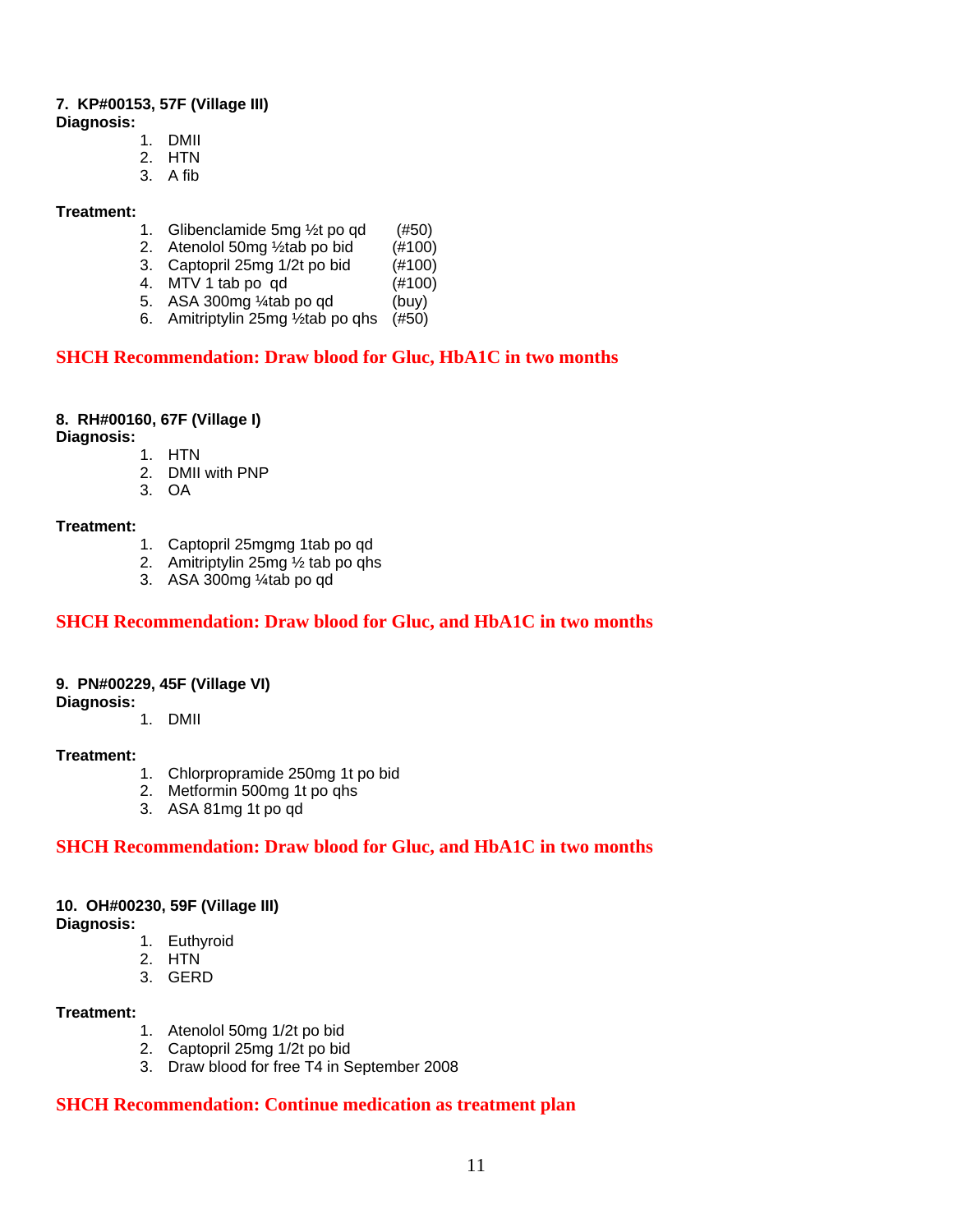#### **11. KK#00231, 45F (Village I)**

**Diagnosis:**

1. DMII

#### **Treatment:**

- 1. Chlorpropramide 250mg 1t po bid
- 2. Metformin 500mg 1t po qhs
- 3. Captopril 25mg 1/4t po qd
- 4. ASA 300mg 1/4t po qd

#### **SHCH Recommendation: Draw blood for Gluc and HbA1C in two months**

#### **12. SP#00238, 34F (Village I)**

**Diagnosis:**

- 1. Hyperthyroidism
- 2. 5 months Pregnancy

#### **Treatment:**

- 1. MTV 1t po qd (#100)
- 2. Folic acid 5mg 1t po qd (buy)
- 3. Antenatal care at health center

#### **SHCH Recommendation: Follow up next month and draw blood for TFT**

#### **13. SV#00256, 43M (Village I)**

#### **Diagnosis:**

- 1. Phimosis
- 2. DMII

#### **Treatment:**

- 1. Glibenclamide 5mg 1t po bid (buy)
- 2. Metformin 500mg 1t po qhs (buy)
- 3. Refer to SHCH for surgery consultation on January 8, 2008
- 4. Review patient on diabetic diet, hypoglycemia sign, do regular exercise and foot care

#### **14. SS#00258, 61F (Village III)**

#### **Diagnosis:**

1. DMII

#### **Treatment:**

- 1. Chlorpropramide 250mg 1t po qd (buy)
- 2. Review patient on diabetic diet, hypoglycemia sign, do regular exercise, foot care

#### **SHCH Recommendation: Draw blood for Gluc and HbA1C in two months**

#### **15. CK#00259, 35F (Phnom Kok Village)**

**Diagnosis:**

1. TB mastitis

#### **Treatment:**

1. TB treatment in local health center

#### **Histology result on December 14, 2007**

Macroscopy: right breast mass biopsy sizes 1 cm in diameter Microscopy: The tubulo alveolar component is hyperplastic in some places, but do not show any atypia